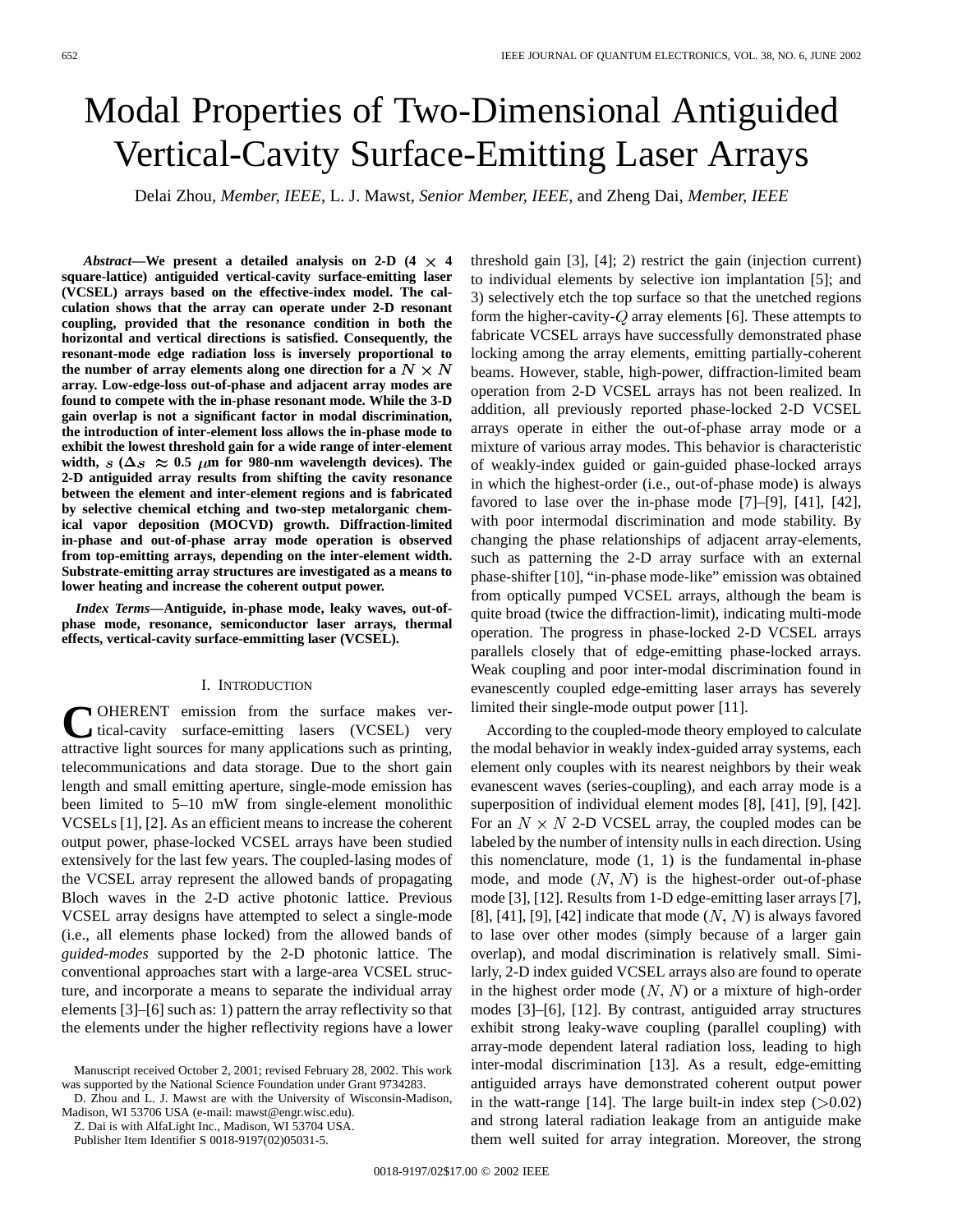leaky-wave coupling enables the array structure with relatively large element spacing. This may be more beneficial for the 2-D array case due to the more severe heating problem. In contrast with the positive-index guided VCSEL arrays, the antiguided VCSEL array operates in the allowed *leaky-mode bands* of the 2-D photonic lattice.

Antiguided VCSELs have been demonstrated by either the regrowth of high-index material in a buried heterostructure design [15], selective oxidation [16] or by a cavity-induced resonant shifted structure [17]. In 1999, Serkland *et al.* [18] demonstrated leaky-wave coupling between two antiguided VCSELs (coupled in-phase or out-of-phase) using structures fabricated by selectively etching down the cavity to generate an antiguiding effect. In 2000, we reported the first diffraction-limited (in-phase mode) on-axis emission from a monolithic  $4 \times 4$  $6 \mu$ m-square-element antiguided VCSEL array [19]. Moreover, the emission pattern (either in-phase or out-of-phase mode operation) can be totally controlled by the 2-D array structure, such as by adjusting the array spacing or built-in index step [18], [19]. In this paper, we conduct a comprehensive cold-cavity study of the 2-D antiguided (square-geometry) array modal behavior using the effective-index model and fiber-mode approximation method [20]. Calculations show that resonant coupling [21]–[23] for the in-phase (out-of-phase) mode occurs when the inter-element spacing is close to an odd (even) integral number of half-waves of the antiguide radiation leakage, and that the use of inter-element loss together with the mode-dependent radiation loss can be effective in suppressing nonresonant modes. In addition, other array-geometries such as triangular-lattice (6-nearest neighbors) can also exhibit lateral resonant coupling, providing a broad design space for optimization. CW output power from previously reported top-emitting structures was limited to 1–2 mW, partly due to the intensive heating resulting in output power saturation. Thus, a bottom-emitting design is essential to improve the efficiency and output power of large-number 2-D VCSEL arrays [24].

# II. 2-D ANTIGUIDED VCSEL ARRAY STRUCTURE: EFFECTIVE-INDEX MODEL

Due to the difficulties in studying a 3-D multilayer structure, we utilize the effective-index model and fiber-mode approximation to calculate the modal behavior of the VCSEL array structure [20]. In this approximation, the array elements and outer regions are simply represented by the effective indices  $n_0$  and  $n_1$ , respectively, calculated from the 1-D transverse layered structure in each region. The 3-D structure is then transferred into a 2-D "fiber array," as shown in Fig. 1. According to the effective-index model for a VCSEL proposed by Hadley [25], a red shift of the resonant wavelength corresponds to an increase of effective index, given by

$$
\Delta n/n_0 = \Delta \lambda / \lambda_0 \tag{1}
$$

where  $n_0$  and  $\lambda_0$  are the effective index and resonant wavelength, respectively, in the array element region.

One reason we apply this method here is that the array structure is only in the lateral direction; thus, we are interested in the



Fig. 1. Effective-index modeling structure for a 2  $\times$  2 array with  $\Delta n = 0.05$ and  $d = 6 \mu \text{m}$ : s represents the inter-element spacing and  $n_0$  is the effective index of the element region.

modal behavior in this direction. The "fiber-modes" can readily be solved by various numerical solutions of the scalar Helmholtz equation, such as finite-difference calculations with the perfect matched layer (PML) boundary conditions. For simplicity, we studied the leaky mode behavior of a  $4 \times 4$  antiguided VCSEL array structure as shown in Fig. 1 (only a truncated  $2 \times 2$  version of the  $4 \times 4$  array is shown). The 16-square regions represent the array elements that have effective-indices  $(n_0)$  lower than that  $(n_1)$  in the inter-element and background regions. Similar to the 1-D antiguided array case [21], [22], these 2-D structures support leaky modes with the elements phase locked either in-phase or out-of-phase, as well as intermediate modes with varying phase relationships between elements. The leaky modes have mode propagation constants which lie below the lowest effective index of the structure and exhibit mode-dependent edge radiation losses. From the point of view of a simple summation, we expect the optical coupling and modal discrimination of 2-D array structures to be stronger than in the 1-D array case.

Consider a single antiguide (Fig. 2) with a core index of  $n_0$ and index step of  $\Delta n = n_1 - n_0$ . The lowest loss leaky mode (fundamental antiguided mode) exhibits a radiating field into the high-index cladding regions characterized by a lateral wavelength  $\lambda_1$ . The lateral wavelength  $\lambda_1$  of the radiation leakage can be approximated by [26]

$$
\lambda_1 = \lambda_0 / (n_1^2 - n_0^2 + \lambda_0^2 / 4d^2)^{1/2}
$$
 (2)

where  $\lambda_0$  is the vacuum wavelength and d is the low-index "core" width.

For a 1-D antiguided array, each element leaks radiation into neighboring elements, with a lateral wavelength  $\lambda_1$  also approximated by  $(2)$ . When the array inter-element spacing, s, satisfies the resonant condition

$$
s = m\lambda_1/2
$$
  
in phase mode resonance,  $m =$ odd number  
out-of-phase mode resonance,  $m =$ even number

and the array exhibits resonant coupling due to the lateral radiation leakage. As a result, the resonant mode (either in-phase or out-of-phase) has a uniform near-field profile across the array and negligible inter-element field. At resonance, each leaky wave has maximum transmission passing through the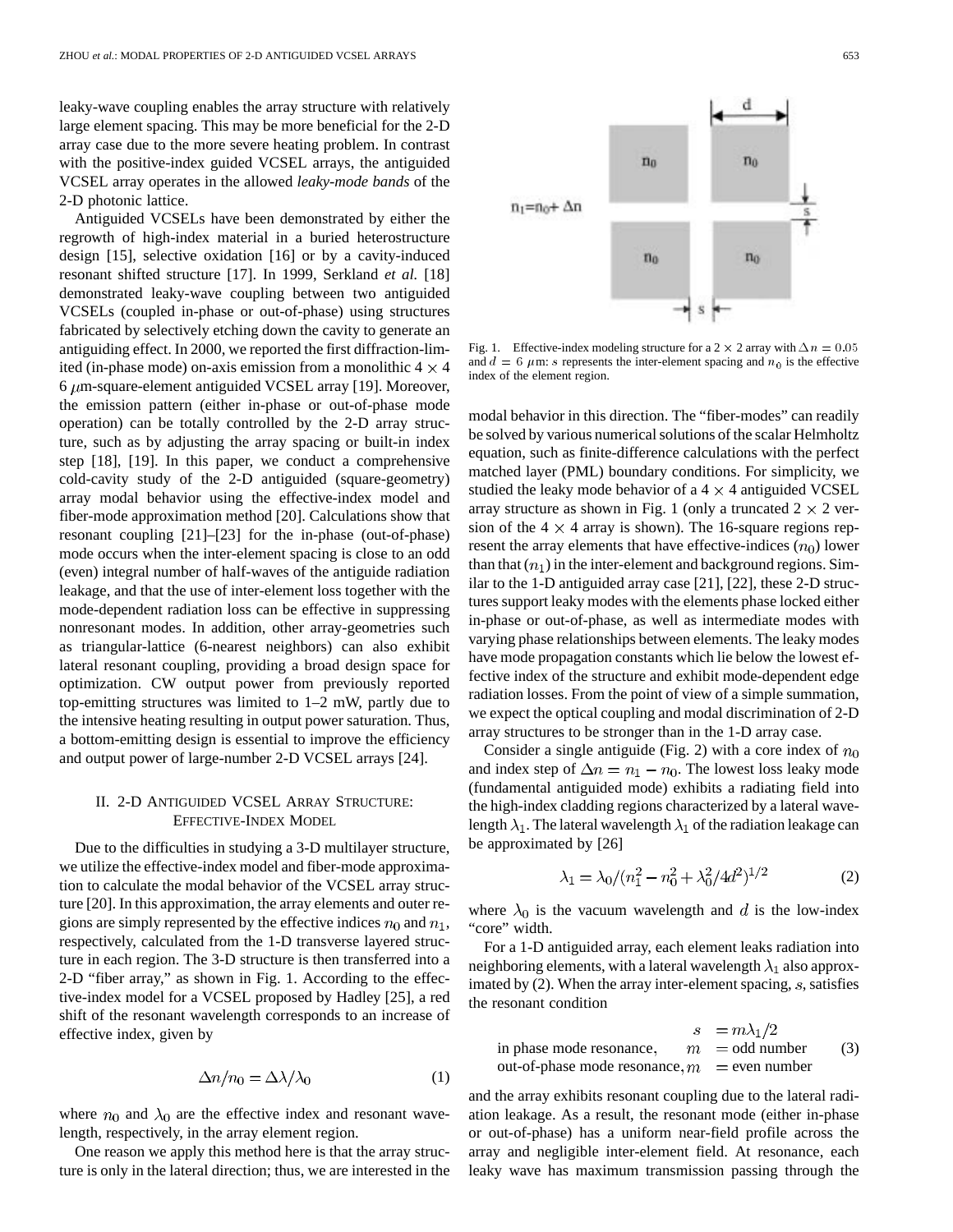

Fig. 2. 1-D structure of a single antiguide: the dotted curve is the calculated optical field for the fundamental leaky mode.

inter-element region and couples uniformly with other elements, causing very little light to be trapped in the inter-element region. The leaky array modes can easily be calculated by the means of a transfer matrix method [27], and are plotted in Fig. 3 for selected modes. For a fixed index-step ( $\Delta n = 0.05$ ), Fig. 3(a)–(c) shows the resonant out-of-phase ( $s = 1.7 \mu$ m), resonant in-phase ( $s = 2.5 \ \mu m$ ) and its adjacent mode profiles, respectively. It has been demonstrated both theoretically [28] and experimentally [14] that the resonant (or near resonant) mode with a uniform near field is relatively insensitive to gain spatial hole burning and has the potential for high-power single-mode operation. In order to select the resonant in-phase mode that has an on-axis beam pattern, several mode selection mechanisms have been studied in 1-D antiguided arrays, such as inter-element loss [29], 2-D gain overlap factor [30], and the Talbot-type spatial filter [31], [32]. While the spatial filter is obviously not suited for the monolithic VCSEL array, the first two mechanisms are built-in to the antiguide structure and their role in mode selection for the 2-D VCSEL array needs to be evaluated.

The number of standing wave nulls determines the mode identification notation for a 1-D array with  $N$  elements. That is, the mode  $L$  can be defined as (assume each element contains a fundamental mode)

$$
L = (m+1) \times (N-1) \tag{4}
$$

where  $m$  is the number of standing wave peak in the inter-element region [26]. For example, the mode in Fig. 3(a) represents mode 9, and the one in Fig. 3(b) represents mode 12.

It is also logical to define the 2-D  $N \times N$  array's leaky modes as a superposition of two 1-D array modes. As we will show later, we find that the leaky-wave coupling in the two directions is independent. This means that, if in one direction the leaky mode number is  $m$  and the other direction is mode  $n$ , then we can define this 2-D array mode as mode  $(m, n)$ . The details will be described in the following parts.

#### III. MODAL BEHAVIOR (WITHOUT INTER-ELEMENT LOSS)

### *A. Mode Profiles*

The 2-D in-phase and out-of-phase lateral modes are calculated using the effective-index approximation for an array with element width d of 6  $\mu$ m and index step  $\Delta n$ , of 0.05 ( $n_0 =$ 



Fig. 3. Calculated field profiles of a 1-D four-element antiguided array. (a) Resonant out-of-phase mode. (b) Resonant in-phase mode. (c) Adjacent mode.

3.3,  $n_1 = 3.35$ ). From (2), the lateral wavelength of the radiation leakage from each element is

$$
\lambda_1 = 1.68 \,\mu\text{m}.\tag{5}
$$

For a 1-D array with this design, the out-of-phase and in-phase mode resonance occurs for interelement width  $s = \lambda_1$  (1.68)  $\mu$ m) and 1.5 $\lambda$ <sub>1</sub> (2.5  $\mu$ m) respectively. While we expect similar values for  $s$  at resonance with the 2-D structure, there may be some differences as a result of the 2-D geometry.

In order to examine the optical coupling behavior among array elements, we follow the development of the out-of-phase mode (9, 9) and the in-phase-mode (12, 12) while varying the inter-element distance,  $s$ , as shown in Fig. 4. Along each axis of the 2-D mode field profile, the number of lobes between two nearest square element regions corresponds to the number of standing wave peaks as in the 1-D case which was shown in Fig. 3. For example, there are always three peaks for mode (12, 12) and two peaks for mode (9, 9) between any two nearest squares of the 2-D array. For a 1-D array, either the in-phase mode or the out-phase-mode will be cut off if  $s$  is not within a certain range of resonance, such as a half-lateral wavelength away from its resonance position [26]. Although there are no analytical solutions for the more complicated 2-D array geometry, the cutoff conditions can be determined from the simulation directly. That is, for the 2-D case, we find a similar situation to the 1-D array: mode  $(9, 9)$  is cut off when s is larger than  $3/2\lambda_1$ ; mode (12, 12) exists only between s values of  $\lambda_1$  and  $2\lambda_1$ ; and mode (15, 15) exists only above  $s = 1.5\lambda_1$ . Starting from  $s = 1.2 \mu m$ , the out-of-phase mode (9, 9) has a very nonuniform (cosine shape) near field, characteristic of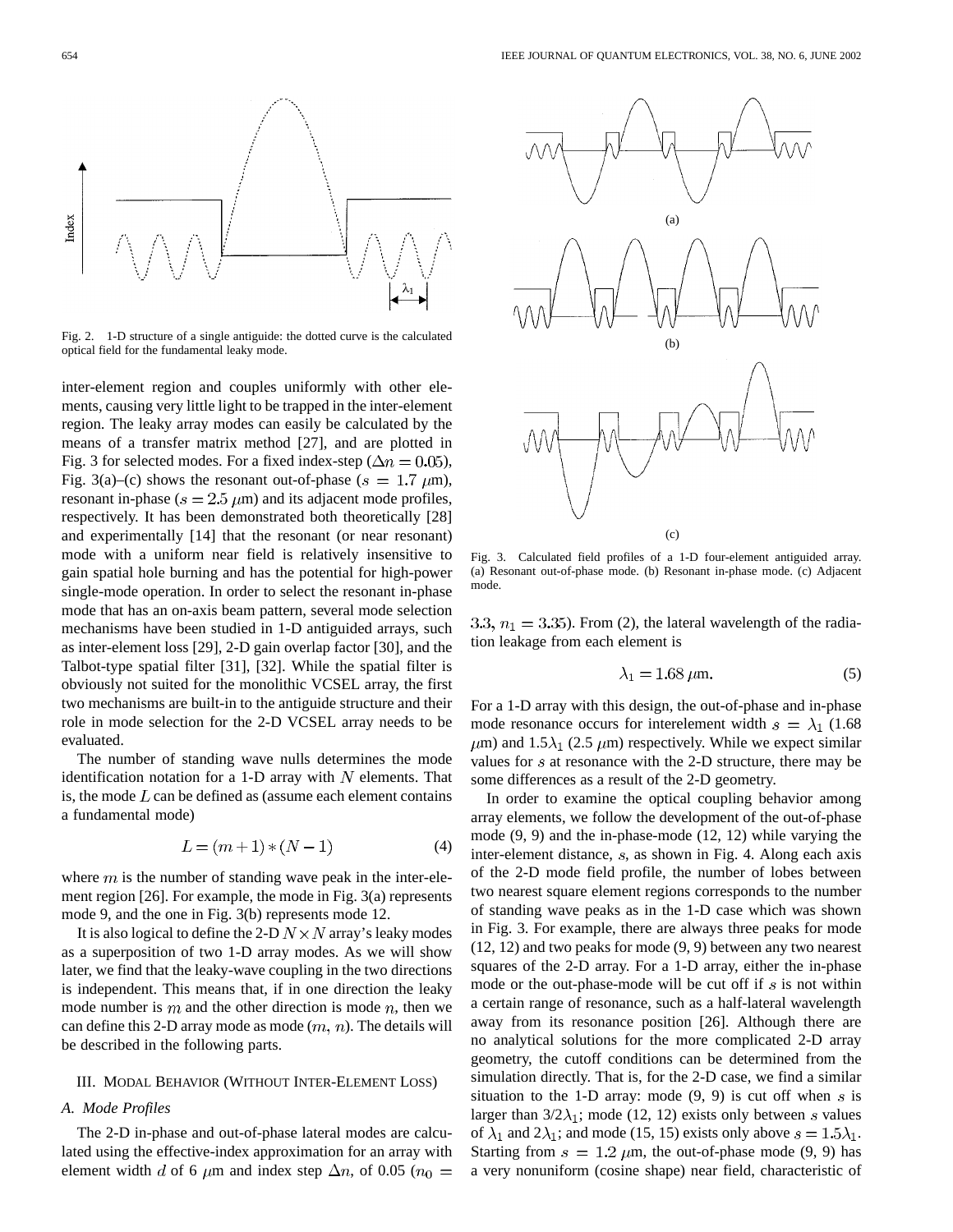

Fig. 4. Calculated 2-D field profiles of a 4  $\times$  4 antiguided VCSEL array with an index step  $\Delta n = 0.05$  for various inter-element spacing s for: (a) out-of-phase modes at  $s = 1.2$ , 1.6, and 2.0  $\mu$ m and (b) in-phase modes at  $s = 2.0$ , 2.4, and 2.8  $\mu$ m.



Fig. 5. Calculated 2-D Far-field patterns for: (a) in-phase mode and (b) out-of-phase mode of a  $4 \times 4$  array.

nonresonant modes [Fig. 4(a)]. At  $s = 1.6 \ \mu m \ (\sim \lambda_1)$ , the out-of-phase mode (9, 9) exhibits a nearly uniform near-field profile, characteristic of the lateral resonance. As  $s$  increases to 2.0  $\mu$ m, the field becomes more like a cosine-shaped profile again. The nonuniform field profile of the nonresonant mode is vulnerable to gain-spatial-hole-burning (GSHB) and thermal lensing, leading to multi-mode operation. The reverse process occurs for mode (12, 12), as shown in Fig. 4(b). At  $s = 2.0 \,\mu$ m, it has a nonuniform near field, as s approaches 2.5  $\mu$ m (1.5 $\lambda$ <sub>1</sub>, the in-phase resonance position), and the field profile becomes

increasingly uniform. After passing the resonant point, the field becomes nonuniform again. The uniform field profile at resonance leads to a reduced sensitivity to GSHB [28]. This 2-D modal behavior demonstrates that the 2-D resonance occurs while the inter-element spacing in both of the 1-D directions closely satisfies (3).

Fig. 5 shows the calculated far-field patterns for both the in-phase (all elements are in-phase) and out-of-phase (nearest neighbors are out-of-phase) modes. Because of the square symmetry of the lattice, the in-phase mode always has the main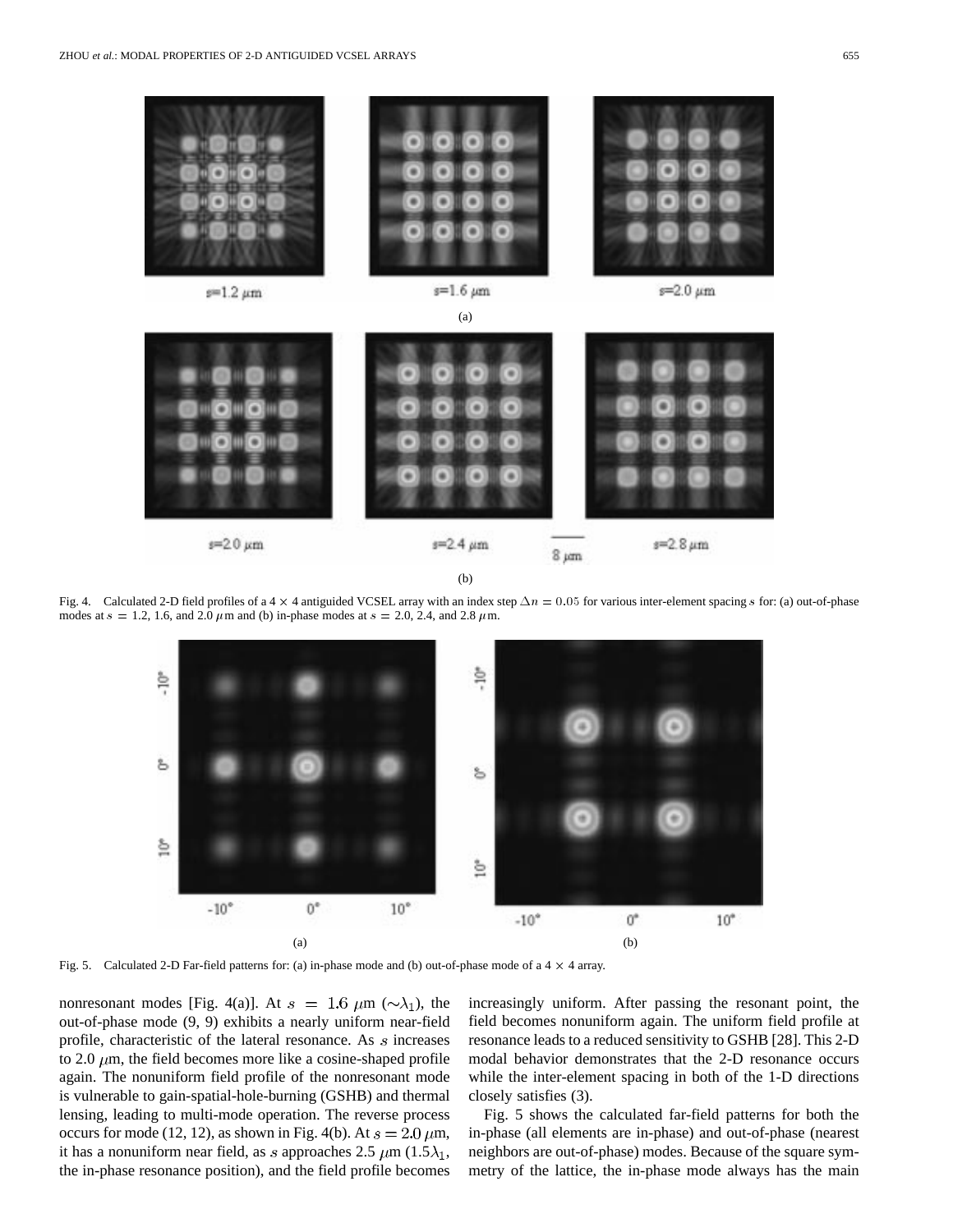TABLE I COMPUTED RADIATION LOSS OF THE RESONANT IN-PHASE MODE FOR  $N \times N$ ANTIGUIDED VCSEL ARRAYS WITH  $\Delta n = 0.05$ ,  $d = 6 \mu$ m, AND  $s = 2.4 \mu$ m

| Array Size                                                 | エフマフ |  |
|------------------------------------------------------------|------|--|
| Radiation Loss (cm <sup>-1</sup> )   11.16   22.45   44.33 |      |  |

power in the center lobe with surrounding smaller lobes forming a square pattern, and the out-of-phase mode has its power divided into 4 primary lobes.

At resonance, the  $N$ -element array has uniform field-intensity with each element containing a fundamental mode. Therefore, the entire array can be approximated as a single antiguide with width  $N * d$  and operating in the  $(N-1)$ th-order mode, which has  $N$  peaks. Because the radiation loss for the  $m$ th-order mode of a single antiguide is proportional to the square of  $(m +$ 1) and inversely proportional to  $d^3$ , as given below [33]

$$
\alpha_1 = (m+1)^2 \lambda_0 \lambda_1 \Gamma^2 / (d^3 n_0) \tag{6}
$$

where  $\Gamma$  is the lateral confinement factor, the radiation loss of the resonant in-phase or out-of-phase mode of an  $N$ -element array is roughly proportional to  $1/(Nd^3)$ . Therefore, for an  $N \times N$ array, the resonant mode loss should also be proportional to  $1/N$ provided that the coupling is independent along the vertical and horizontal directions. That is, we expect

$$
\alpha_{N \times N} = \alpha_{1 \times 1} / N \tag{7}
$$

where  $\alpha_{N\times N}$  and  $\alpha_{1\times 1}$  are the radiation losses for the  $N\times N$ and  $1 \times 1$  (a single square antiguide) array, respectively. The computed radiation losses for  $1 \times 1$ ,  $2 \times 2$ , and  $4 \times 4$  arrays resonant in the in-phase mode are shown in Table I. The nearly linear relationship indicates that (7) is a good approximation for the 2-D array losses. More generally, we expect the radiation loss for a rectangular  $M \times N$  2-D array  $\alpha_{M \times N}$  to be

$$
\alpha_{M \times N} = \alpha_{1 \times 1} (1/M + 1/N)/2 \tag{8}
$$

under the assumption that the coupling in the two directions is independent.

#### *B. Modal Discrimination*

*1) In-Phase and Out-of-Phase Modes:* Designing the array structure to favor oscillation in the desirable in-phase mode requires an understanding of the intermodal discrimination mechanisms. One mode selection mechanism in the antiguided array is lateral mode-dependent radiation loss. The calculated modal edge radiation loss for selected array modes as a function of interelement spacing,  $s$ , is shown in Fig. 6. The resonant modes (at  $s \sim 1.6$ , 2.5  $\mu$ m) have maximum loss, while the nonresonant modes have lower losses with the anti-resonant modes ( $s \sim$ 2.2, 3.0  $\mu$ m) having the minimum. This can be explained qualitatively as follows. The intensity transmission rate of the lateral leaky wave  $(\lambda_1)$  passing through the inter-element region is given by the transmission of a Fabry–Perot etalon [27]

$$
T = (1 - R)^2 / [(1 - R)^2 + 4R\sin^2\phi]
$$
 (9)

where  $R$  is the intensity reflection at the boundary between element and inter-element regions and the phase-shift value  $\phi =$ 



Fig. 6. Calculated radiation losses as a function of inter-element spacing s for in-phase mode (12, 12), out-of-phase modes (9, 9), (15, 15), and relevant adjacent modes discussed in Fig. 2(b).

 $2\pi s/\lambda_1$ . Under the resonant condition when the inter-element spacing s is equal to an integer times of  $\lambda_1/2$ , the radiation from each element has maximum transmission through it. While this type of maximum transmission generates maximum coupling among elements (resulting in a uniform near-field), the total radiation is also a maximum and very little field is trapped inside the inter-element region. By contrast, when  $s$  is equal to an odd number of quarter waves  $(\lambda_1/4)$  (anti-resonant condition), the radiation undergoes minimum transmission through each inter-element region and thus is trapped inside the high-index interelement regions. Therefore, these anti-resonant modes have weaker coupling (mostly via the trapped leaky waves from the two nearest-neighbor antiguided elements), resulting in a cosine-shaped near-field that is similar to the "coupled mode" behavior. The high field intensity trapped in the inter-element regions leads to a minimum array mode radiation loss.

According to the previous discussion, the cutoff value of the inter-element spacing  $s_m$  for any in-phase or out-of-phase mode  $(m, m)$  can be approximated as

$$
s_{m-3} < s_m < s_{m+3} \tag{10}
$$

where  $s_{m-3}$  and  $s_{m+3}$  are the resonant positions for mode ( $m-$ 3,  $m - 3$ ) and mode  $(m + 3, m + 3)$ , respectively. From our simulation, as s approaches the cutoff value, the cutoff mode will transform into another mode, such as coupled guided-array modes or coupled higher order leaky modes. The guided-array modes can be eliminated effectively by placing absorptive material within the high-index inter-element regions (as will be discussed later). The coupled higher order leaky modes always have large edge losses that suppress their lasing. We also see from Fig. 6 that the higher order out-of-phase mode (15, 15) always has higher edge loss than the in-phase mode (12, 12) for s values in the range 2.6–3.0  $\mu$ m. However, for the range of s between 2.0–2.5  $\mu$ m, the lower order out-of-phase mode (9, 9) will be favored to lase, based on edge radiation losses alone.

*2) Adjacent Array Modes:* Other than the in-phase and out-of-phase leaky modes mentioned above, there are many intermediate-order modes between them, called *adjacent modes*. For example, mode (9, 10) is an adjacent mode with nine nulls in one direction and 10 nulls in another direction. In a 1-D array, the adjacent modes exhibit larger radiation loss than the in-phase mode on the longer  $s$  side of the resonance position [26], because of the large field intensity at the edges of the array [see Fig. 3(c)], and thus can be suppressed. We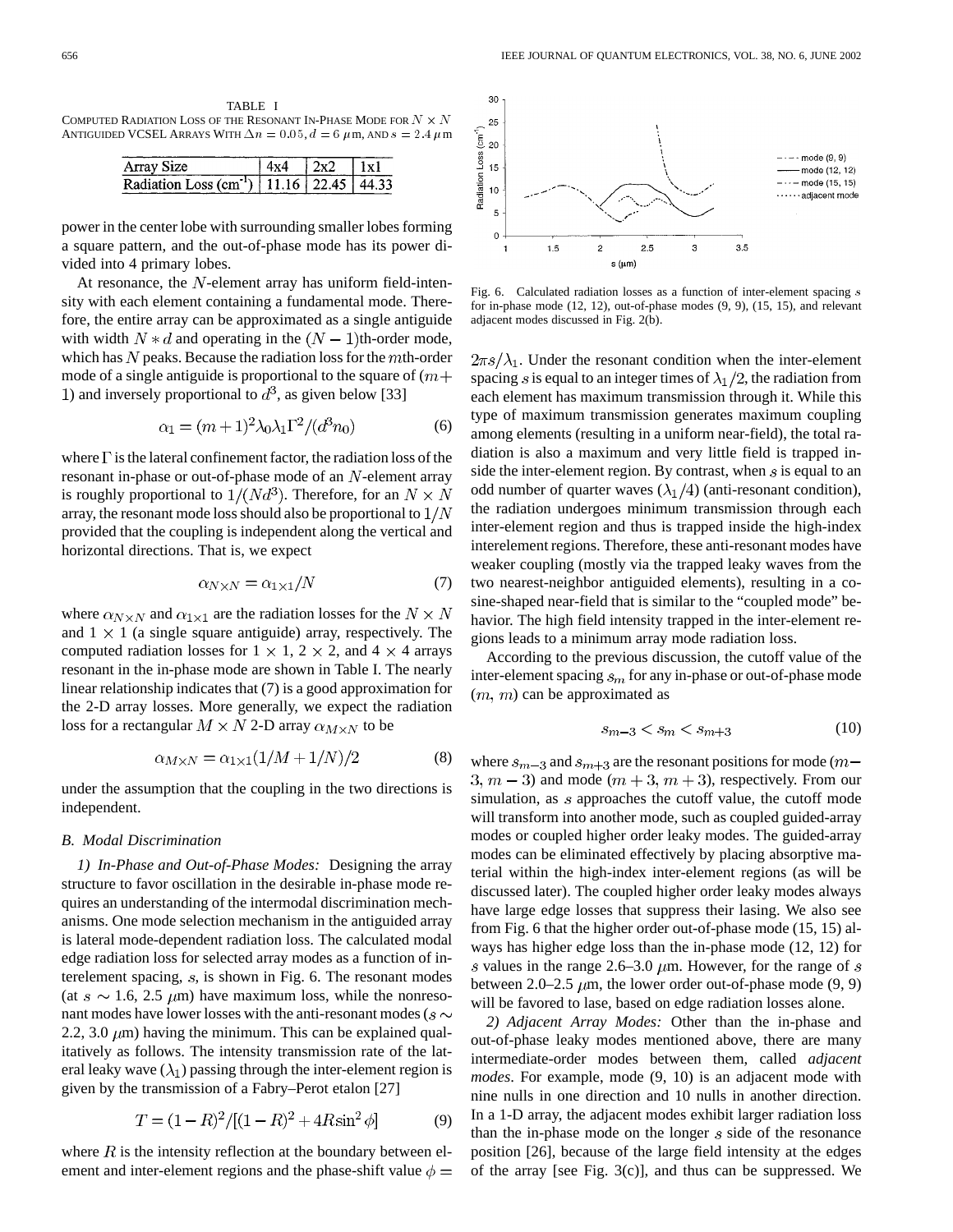

 $(a)$ 

 $8 \mu m$ 





Fig. 7. Calculated field profiles of adjacent modes with different coupling along the horizontal and vertical directions. (a) Mode (10, 11). (b) Mode (14, 12). (c) Mode (14, 14). (d) Mode (12, 15).

TABLE II COMPUTED RADIATION LOSS OF THE RELEVANT ADJACENT MODES FOR A 4 x 4 ANTIGUIDED VCSEL ARRAY WITH  $\Delta n = 0.05$ ,  $d = 6 \mu$ m, AND  $s = 2.4 \mu$ m

| Mode Number                                           |     | ''' ' |      | 2. IZI |
|-------------------------------------------------------|-----|-------|------|--------|
| $\overline{\phantom{a}}$<br>Radiation<br>$1$ oss (cm) | 910 | - 4   | 4. Y |        |

find this is not always true of the adjacent modes for the 2-D array structure, due to the 2-D nature of the coupling. For adjacent modes of the 2-D array with high field intensity at the edges of the array, the losses are higher than the loss of the in-phase or out-of-phase modes, similar to the 1-D case [such as mode (11, 10)]. However, for the 2-D structure, there also exist adjacent modes that have high loss in one direction, but are resonant or antiresonant in the other direction [such as mode (9, 10)]. We find these adjacent modes have radiation losses comparable to the in-phase or out-of-phase mode. Other adjacent modes [such as mode (9, 12)] have in-phase coupling in one direction and out-of-phase coupling in another direction, resulted an even lower radiation loss. Fig. 7 shows several adjacent modes [mode (10, 11), (14, 12), (14, 14) and (9, 12)] with different modal properties in the two directions. Table II shows the relevant adjacent mode losses at the in-phase resonant position ( $s = 2.4 \ \mu m$ ). The calculated edge radiation losses as a function of  $s$  with only the most competitive adjacent modes are plotted in Fig. 6. The conclusion is that the in-phase mode  $(12, 12)$  is *not* favored for s between 2.6–3.0  $\mu$ m (i.e., around the resonant point) due to the competing low-loss adjacent modes. However, the near-resonant in-phase mode possesses the least field in the inter-element regions (refer to Figs. 3 and 4). As we discuss below, this factor allows the 2-D VCSEL array to operate in a resonant or near-resonant in-phase mode, if inter-element losses are introduced into the structure.

## IV. RESONANT MODE SELECTION

# *A. 3-D Gain Overlap*

In edge-emitting antiguided arrays, the 2-D gain overlap suppresses nonresonant modes, because they exhibit high field intensity in the inter-element regions that have lower transverse optical overlap with the active layer than the field in the element regions have. However, in the antiguided VCSEL array with uniform current injection, the 3-D gain overlap is not expected to be significantly mode-dependent. If we assume a unity lateral field overlap (i.e., 1-D transverse structure), the threshold gain condition for a VCSEL structure with average intrinsic losses  $\alpha_a$ and  $\alpha_i$  in the active and passive regions (i.e., distributed Bragg reflector (DBR) and spacer regions), respectively, is [34]

$$
g_{\text{th}} = \alpha_a + \Gamma_t^{-1} d^{-1} [\alpha_i (L_{\text{eff}} - d) + \alpha_R L_{\text{eff}} + \ln(1/R_1 R_2)^{1/2}]
$$
\n(11)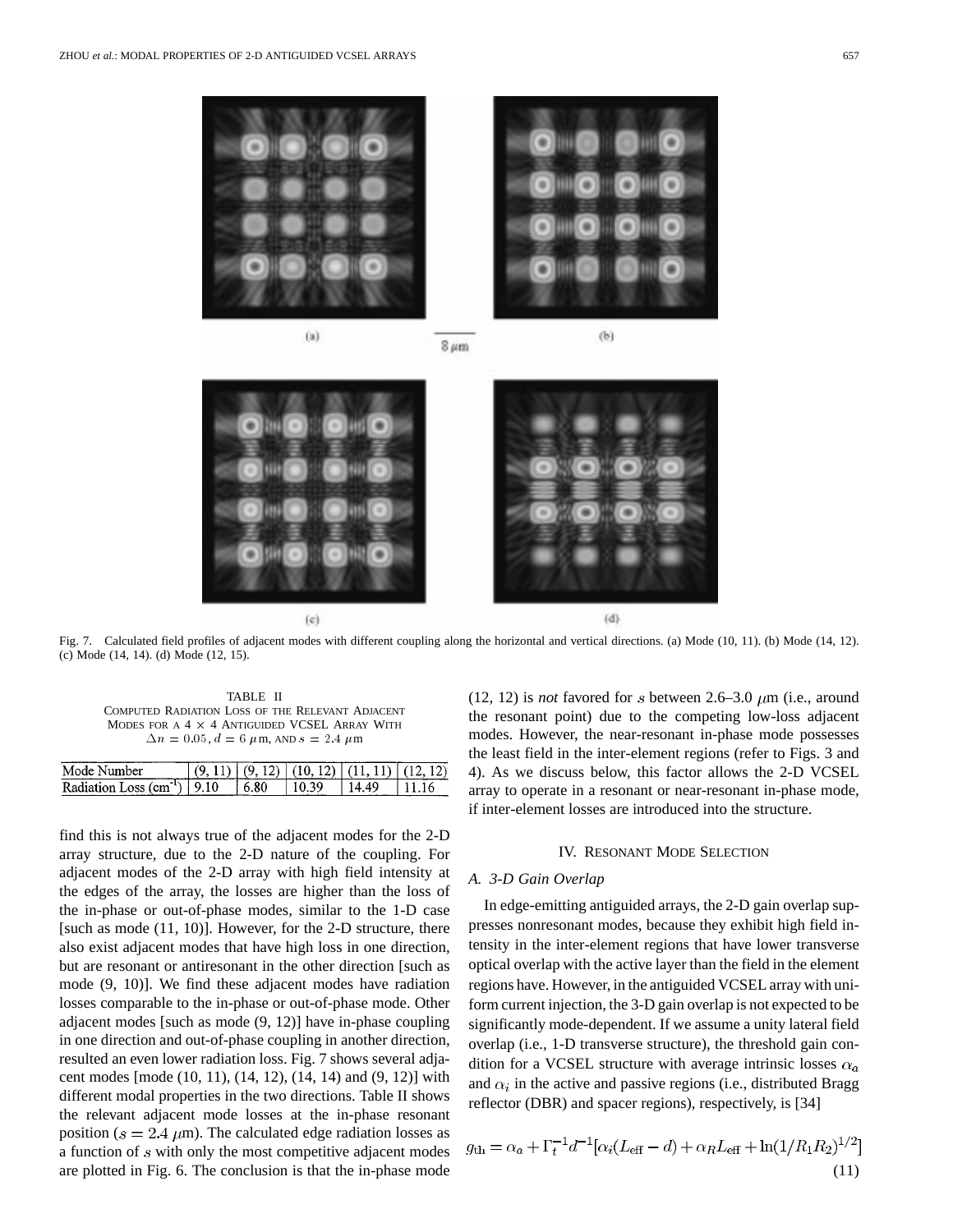

Fig. 8. Calculated transverse standing wave distribution for: (a) low-index region and (b) high-index region.

where  $L_{\text{eff}}$  is the effective cavity length, d is the total active region thickness,  $\alpha_R$  is the modal radiation loss calculated in Section III,  $R_1$  and  $R_2$  are the reflectivity of top and bottom DBR mirrors, respectively, and  $\Gamma_t$  is the transverse relative confinement factor given by

$$
\Gamma_t = \frac{\int_d (|E(x)|)^2 dx}{\int_L (|E(x)|)^2 dx} * \frac{L}{d}
$$
\n(12)

where the integrals are taken over the active and entire cavity regions. If we now include a nonunity mode dependent lateral field overlap, reflecting the fraction of optical field within each VCSEL element of the array, the threshold gain equation should be modified as

$$
(g_{\text{th}} - \alpha_a) d(\Gamma_l \Gamma_e + (1 - \Gamma_l) \Gamma_i)
$$
  
=  $\alpha_i (L_{\text{eff}} - d) + \alpha_R L_{\text{eff}} + \ln(1/R_1 R_2)^{1/2}$  (13)

where  $\Gamma_l$  is the lateral overlap factor for the field in the element regions,  $\Gamma_e$  and  $\Gamma_i$  are the transverse relative confinement factors, defined by (12), in the element and inter-element regions, respectively. It is clear from (13) that, if  $\Gamma_e$  is larger than  $\Gamma_i$ , the resonant modes (having less field in the inter-element regions, and thus larger  $\Gamma_l$ ) will have lower threshold gain than the nonresonant modes. From a 1-D VCSEL simulation using the transfer matrix method,  $\Gamma_e$  is always larger than  $\Gamma_i$ but the difference is small. This can be seen from the calculated transverse field profiles in the element and interelement regions (Fig. 8). For our antiguided VCSEL array (as described in Section VI) with  $\Delta n = 0.05$ ,  $\Gamma_e = 1.744$ ,  $\Gamma_i = 1.724$ ,  $\alpha_a = 20 \text{ cm}^{-1}, \alpha_i = 20 \text{ cm}^{-1}, \alpha_R = 10 \text{ cm}^{-1}, L_{\text{eff}} = 1.2 \mu \text{m},$  $R_1 = 99.5\%, R_2 = 99.9\%, \text{ and } \Gamma_l = 0.98 \text{ and } 0.92 \text{ for the res-}$ onant and nonresonant modes, respectively, we obtain from (13) that the threshold gain difference between resonant and nonresonant modes is  $\Delta g_{th} \sim 1 \text{ cm}^{-1}$ , which has a negligible effect on the threshold current densities.



Fig. 9. Calculated modal losses (radiation loss + absorption loss) of competing 2-D array modes for a structure including the addition of interelement loss (100 cm<sup> $-1$ </sup>). For this structure, the in-phase mode is favored over a large range of interelement spacing (s).

#### *B. Inter-Element Loss*

If the intrinsic loss  $\alpha_i$  is different between the element and inter-element regions, such as  $\alpha_1$  in the element region and  $\alpha_2$ in the inter-element region, (13) can be rewritten as

$$
(g_{\text{th}} - \alpha_a)d[\Gamma_l \Gamma_e + (1 - \Gamma_l)\Gamma_i]
$$
  
=  $\Gamma_l \alpha_1 (L_{\text{eff}} - d) + (1 - \Gamma_l)\alpha_2 (L_{\text{eff}} - d)$   
+  $\alpha_R L_{\text{eff}} + \ln(1/R_1/R_2)^{1/2}$ . (14)

In order to suppress the nonresonant modes with larger  $(1 \Gamma_l$ ), an increase of  $\alpha_2$  should be beneficial. For example, if we keep  $\alpha_1 = 20 \text{ cm}^{-1}$  and increase  $\alpha_2$  to 120 cm<sup>-1</sup>, and use the previous parameters, we obtain  $g_{\text{th}_{\text{resonant}}} = 1877 \text{ cm}^{-1}$  and  $g_{\text{th}_{\text{nonresonant}}} = 2072 \text{ cm}^{-1}$ . We can then calculate the threshold current density for the resonant and nonresonant mode:  $J =$ and  $N_{\text{th}} = N_{\text{tr}} e^{g_{th}/g_0}$ . With the assumption that  $\text{cm}^{-3}$ ,  $g_0 = 2100 \text{ cm}^{-1}$ ,  $\text{cm}^3 \text{s}^{-1}$  and  $\eta_i = 1$ , the threshold current density is calculated to be  $J_{\text{th}_{\text{resonant}}}$  = 651 A/cm<sup>2</sup> and  $J_{\text{th}_{\text{nonresonant}}}$  = 783 A/cm<sup>2</sup>. By comparison, if we convert the threshold gain from the previous section (no inter-element loss) into  $J_{\text{th}}$ , we obtain  $J_{\text{th}} =$  $613 \text{ A/cm}^2$ . The above discussion shows that: 1) the introduction of inter-element loss can effectively suppress the nonreso-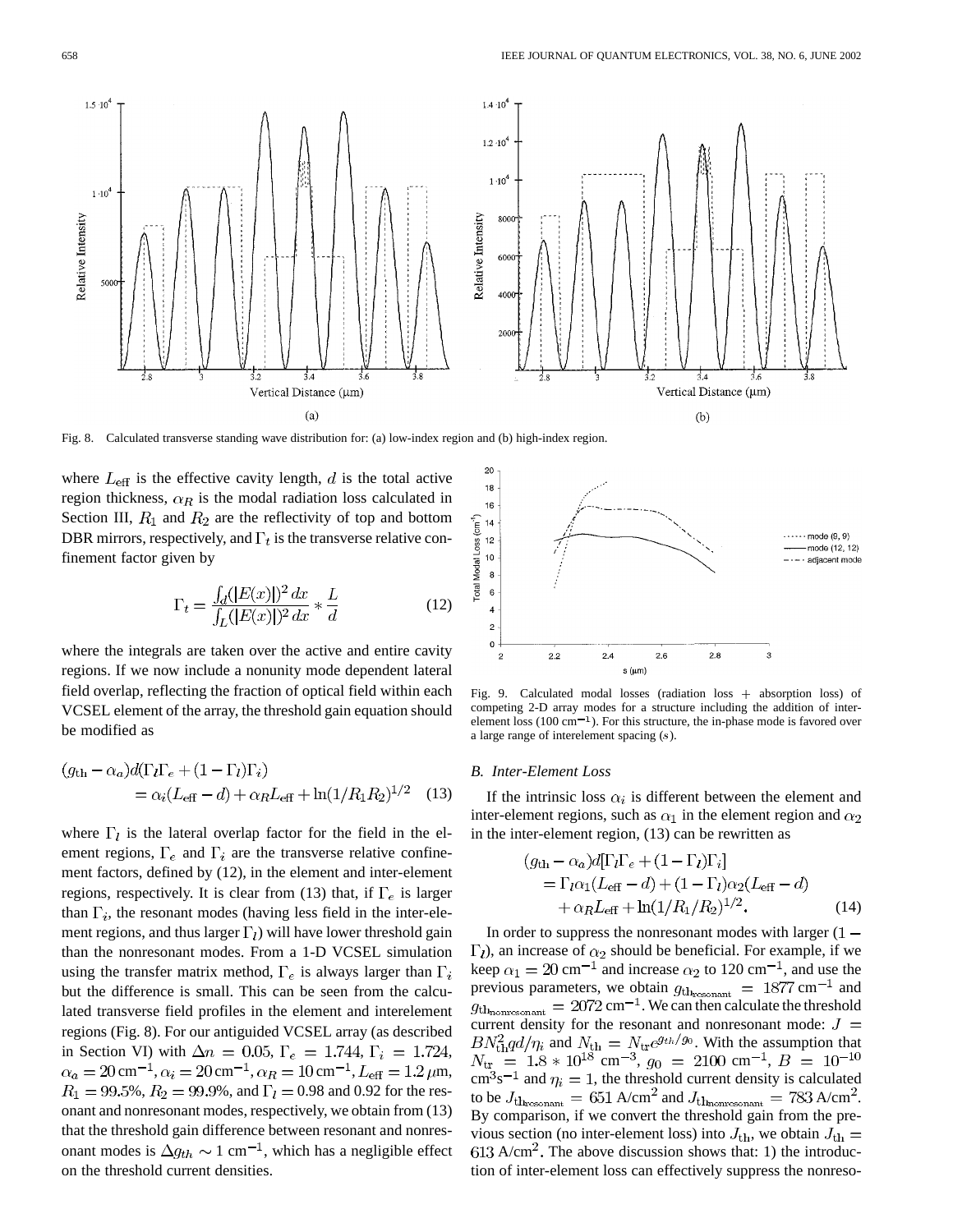

Fig. 10. The calculated near-field and far-field profiles of a 19-element triangular lattice 2-D array for an: (a) in-phase mode and (b) out-of-phase mode.

nant mode and 2) it has a very small effect on the resonant or nearly-resonant mode which exhibits very little inter-element field.

The effect of enhanced modal discrimination in favor of the resonant modes, by the introduction of 100  $\text{cm}^{-1}$  loss into the inter-element regions, is demonstrated for the  $4 \times 4$  antiguided array using the effective index model. The influence of the interelement loss on the total modal loss (i.e., edge radiation loss plus absorption loss) for the in-phase mode (12, 12), the lower out-of-phase mode (9, 9) and relevant (lowest loss) adjacent modes are shown in Fig. 9. As a result, for  $s > 2.3 \mu m$ , all modes other than the in-phase mode (12, 12) can be suppressed by high radiation loss. Thus, Fig. 9 demonstrates that a  $4 \times 4$ array structure designed with an inter-element loss of  $100 \text{ cm}^{-1}$ and an inter-element width in the range of  $s = 2.3-2.8$   $\mu$ m is expected to operate in the stable in-phase array mode. The additional loss can be obtained by many ways, such as introducing a highly absorbing layer outside of the cavity region but inside the effective cavity length region, or by reducing the reflectivity of the inter-element region. For example, for our structure (described in Section VI), we can introduce a 7-nm InGaAs (980 nm) quantum well (QW) inside the thin spacer layers after we grow the first pair of the top DBR. The optical confinement factor of this 7-nm-wide InGaAs QW within the effective cavity

length is calculated to be  $\Gamma \sim 1\%$ . Assuming a bulk absorption coefficient of  $\alpha \sim 10^4$  cm<sup>-1</sup>, the modal loss due to this absorption layer is about  $\Gamma \alpha = 100 \text{ cm}^{-1}$ . The amount of interelement loss can be adjusted by varying the thickness of the QW (within the critical thickness constraint) as well as its position within the DBR.

The uniform or near-uniform field profile makes the resonant device less sensitive to GSHB and thermal effects, making it suitable for high-power single-mode operation. However, a detailed above-threshold analysis considering mode competition for the 2-D array is still necessary.

### V. TRIANGULAR GEOMETRY 2-D VCSEL ARRAY

Resonant leaky-wave coupling will occur for other array geometry as long as condition (3) is satisfied. For example, the use of a triangular structure may allow for stronger optical coupling, since there are six nearest neighbors (instead of four neighbors in the previous structure) around each array element. To confirm resonant coupling in a nonrectangular lattice, we studied the resonance behavior of a 19-element triangular geometry array. The calculated in-phase mode near-field and far-field profiles, for two different array element spacings, are shown in Fig. 10(a), indicating that resonant behavior can indeed be achieved for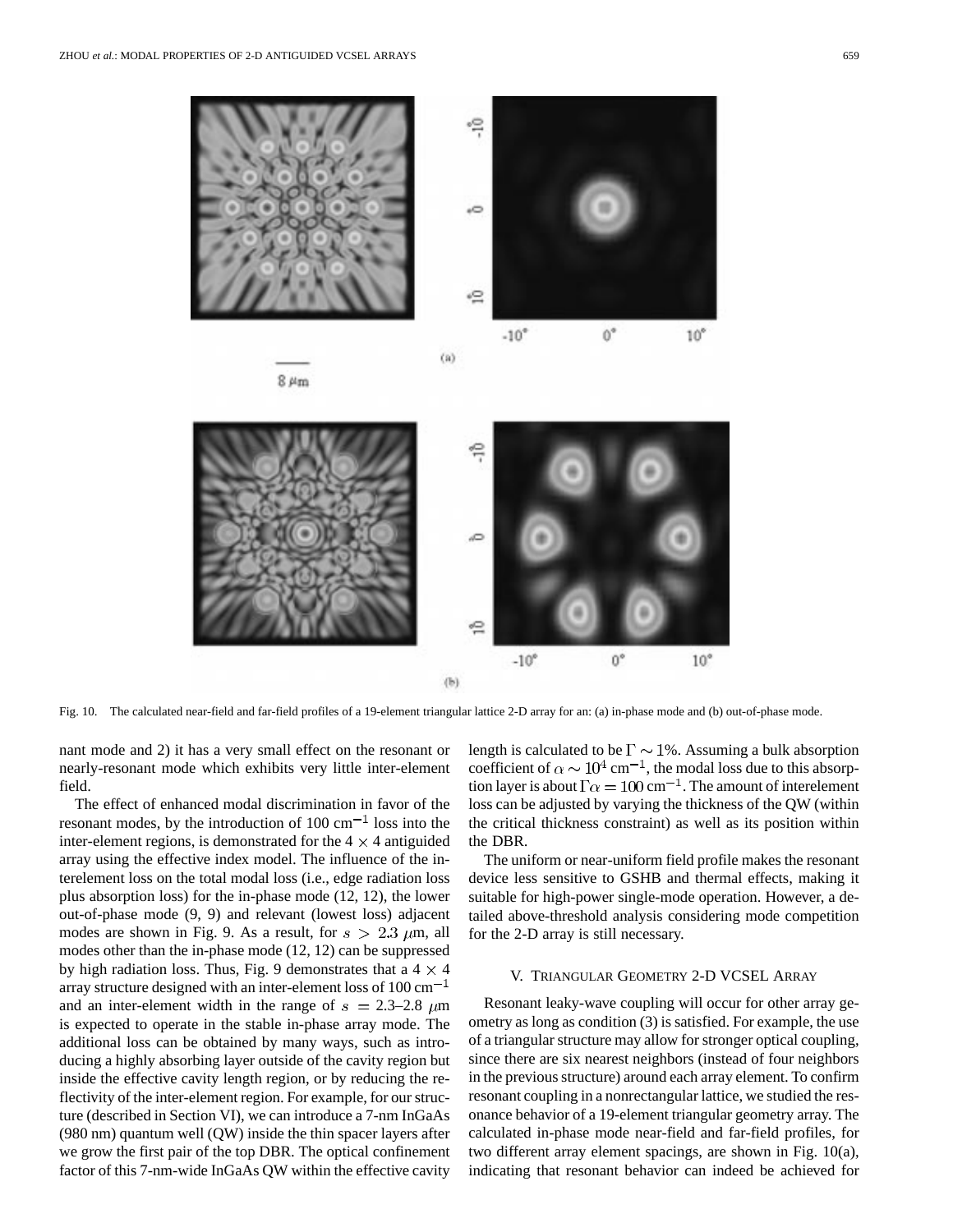

Fig. 11. Schematic cross section of a  $4 \times 4$  antiguided VCSEL structure emitting at 980 nm with element width  $d = 6 \mu$ m: H<sup>+</sup> ion implantation is used for the current confinement to the array.

such a structure. The large radiation losses at resonance, evident from the field profile, are reduced as the number of elements in the array increases. Out-of phase mode behavior [Fig. 10(b)] is more complicated than in the rectangular lattice structures due to the increased number of nearest neighbors. Generally speaking, stronger coupling leads to better modal discrimination in favor of the resonant modes although a comprehensive investigation is still underway.

#### VI. DEVICE PERFORMANCE

#### *A. Structure and Fabrication*

Top-emitting antiguided array structures ( $d = 6 \mu m$ ,  $dn =$ ) were fabricated using a two-step MOCVD growth process [20] as shown in Fig. 11. It consists of 32.5 pairs of AlAs–GaAs n-DBR, 23 pairs of  $Al<sub>0.15</sub>GaAs-GaAs$  p-DBR, and  $1-\lambda$  optical cavity that includes three InGaAs QWS GaAs barrier layers, and  $Al<sub>0.3</sub> GaAs confinement layers for 980-nm emission. The first$ growth consists of n-DBR, cavity, 1 pair of p-DBR and two thin spacer layers of GaAs (10 nm) and GaInP (12 nm). The purpose of these thin layers is to generate an effective index step between the inter-element and element regions. The calculated effective index step for this structure is  $\Delta n = 0.05$  [20].

We use  $H_3PO_4$ :  $H_2O_2$ :  $H_2O$  (1:1:5) and HCl:  $H_2O$  (4:1) to selectively etch away the GaAs and GaInP thin layers under the emitting elements area, and then regrow the remaining top p-DBR. The following processes include defining the current aperture by  $H^+$  ion implantation, and making top and bottom ohmic contacts as well as opening the optical window. The interelement (high-index region) width  $s$  was adjusted to be between 2–3.5  $\mu$ m to select either the in-phase or out-of-phase resonance condition. Note that in these initial structures we do not intentionally include absorbing layers for inter-element loss to aid the suppression of nonresonant modes, as discussed above.

### *B. Spectrum and Far Field*

CW single-mode in-phase emission is observed from arrays with inter-element widths of  $s = 2.5 \mu m$  with the characteristics of an on-axis-lobe far-field pattern. At  $s = 3.0 \ \mu m$ , single out-of-phase mode operation with the resulting four-lobe



Fig. 12. Measured CW far-field patterns for a  $4 \times 4$  array operating in the: (a) in-phase mode ( $s = 2.5 \mu$ m) and (b) out-of-phase ( $s = 3.0 \mu$ m) mode.

far-field pattern is obtained. The measured CW far-field emission pattern for an array with  $s = 2.5 \mu m$  (in-phase) and  $s =$  $3.0 \mu$ m (out-of-phase), as captured by a CCD camera, are shown in Fig. 12. As the driving current increases, the minor side-lobes become viewable, in excellent agreement with the calculated far-field shown in Fig. 5. The angular lobe separation and widths are obtained from the 1-D scan (Fig. 13) of the far-field intensity for the arrays with a full width half maximum (FWHM) for the in-phase mode of about  $2^\circ$ , and a side lobe separation of  $13.5^\circ$ , in agreement with the calculation. We have also fabricated  $2 \times 2$ and  $3 \times 3$  arrays, operating in-phase, and the measured far-field FWHM of the central lobe is shown in Fig. 14 as a function of the number of array elements, N (for a  $N \times N$  array), showing excellent agreement with theory. The emission patterns remain stable up to the maximum thermally limited CW output power  $(\sim 1-2$  mW), and pulsed output power greater than 10 mW. The measured CW spectrum is shown in Fig. 15, indicating all elements remain phase locked at the same frequency over the CW operating range.

Higher CW output powers are mainly limited due to the unoptimized top DBRs and intensive heating for such closely packed arrays. Nevertheless, our results are in general agreement with the calculation shown in Fig. 6, provided that the modal loss curves are shifted toward either higher or lower s values by approximately 0.8  $\mu$ m ( $\lambda$ <sub>1</sub>/2). For this case, the in-phase *nonresonant* mode will have lowest loss at  $s = 2.5 \mu$ m. This shift can occur due to a smaller index step  $(\Delta n = 0.036)$  than the design target of  $\Delta n = 0.05$ . Since the fabricated structure does not contain inter-element loss, the lasing modes observed correspond to either the *nonresonant* in-phase (for  $s = 2.5 \mu m$ ) or the *nonresonant* out-of-phase (for  $s = 3.0 \ \mu m$ ). Recently, we have successfully implemented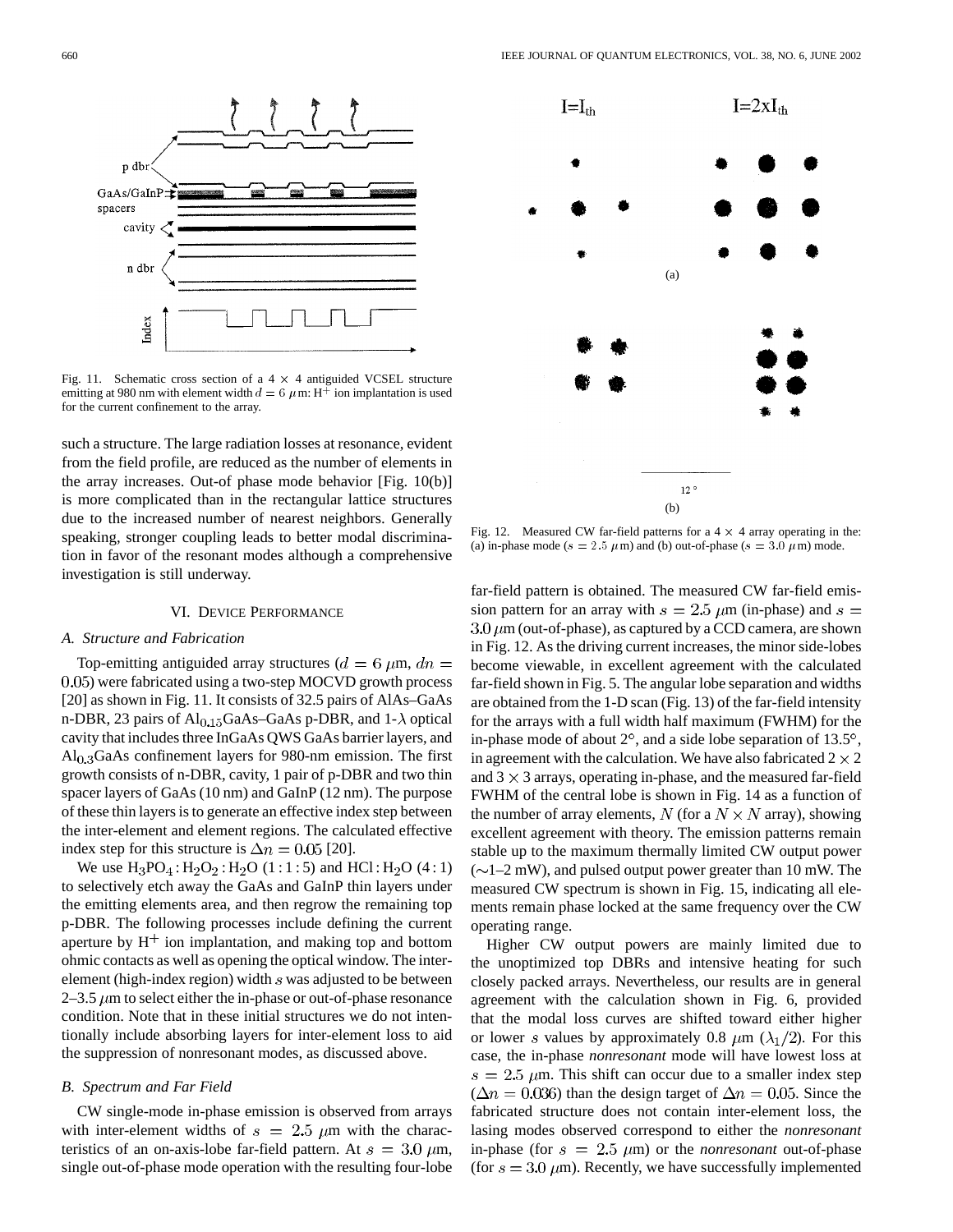

Fig. 13. 1-D scan of the measured far-field patterns in Fig. 12: (a) in-phase mode and (b) out-of-phase mode.



Fig. 14. Comparison between theory and measured FWHM of the central far-field lobe for  $2 \times 2$ ,  $3 \times 3$ , and  $4 \times 4$  arrays operating in the in-phase mode.

inter-element loss into the above-described nonresonant array structures, thereby achieving the first observation of *resonant* in-phase emission [35]. Although these  $4 \times 4$  arrays (threshold currents are about 25 mA with a 40  $\times$  40  $\mu$ m<sup>2</sup> pumping area) exhibit maximum CW power limited to 2 mW due to thermal effects and misalignment between the gain and optical mode, they exhibit high peak-pulsed power of over 40 mW. Future work will be focused on how to effectively minimize heating and include the inter-element loss to select the resonant or near-resonant in-phase mode.

## *C. Thermal Effects on Array Performance*

For the densely packed top-emitting array (can be approximated as a large modal area device) with a thick substrate, as shown in Fig. 11, the output is mainly thermally limited under higher driving currents due to the lowered differential quantum



Fig. 15. Measured CW spectrum at (a)  $I_{\text{th}}$  and (b)  $2 \times I_{\text{th}}$  for the in-phase mode ( $s = 2.5 \mu$ m).



Fig. 16. Calculated temperature distribution across a  $4 \times 4$  VCSEL array assuming 5-mW power dissipation per VCSEL element.

efficiency. The thermal impedance of such structure can be expressed as

$$
Z_T = (2\xi D)^{-1} \tag{15}
$$

where  $\xi$  is the average material thermal conductivity between the active region and heat sink,  $D$  is the whole width of the 2-D array [36]. The temperature increase under driving current  $I$  is

$$
\Delta T = Z_T P_D \tag{16}
$$

where  $P_D$  is the dissipated power inside the device:  $P_D =$  $P_{\text{in}}(1 - \eta)$  in which  $\eta$  is the wall-plug efficiency and  $P_{\text{in}}$  is the input power

$$
P_{\rm in} = I^2 R_s + I(V_s + V_d) \tag{17}
$$

where  $R_s$  is the series resistance,  $V_s$  is the current-independent series voltage, and  $V_d$  is the ideal diode voltage.

For a rough approximation, assuming that the current is injected uniformly from the p-side (no current crowding effect for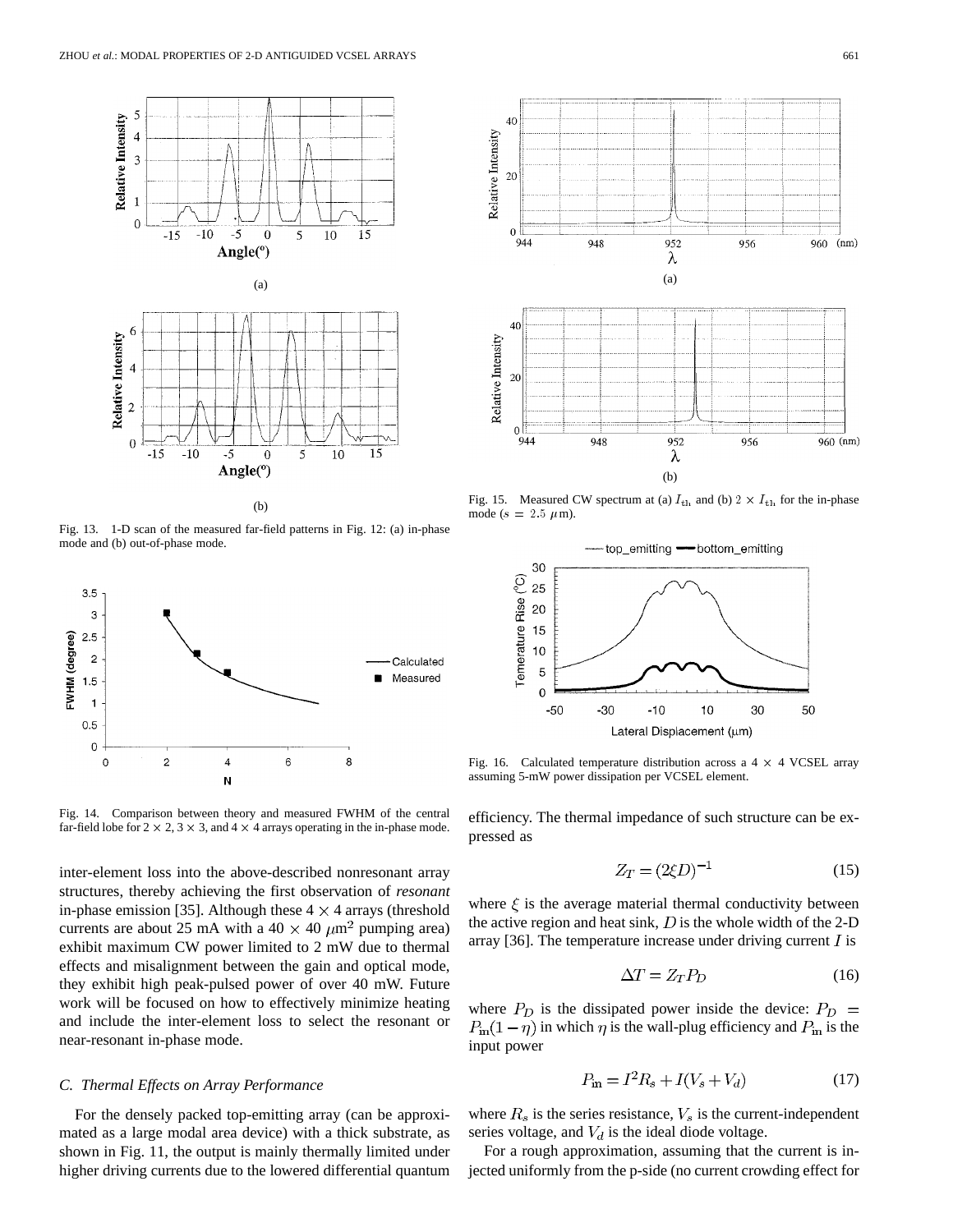

Fig. 17. Computed field profiles corresponding to the resonant in-phase mode including the thermally induced index profile for: (a) junction-up and (b) junction-down configuration. Strong self-focusing occurs for the junction-up geometry.

a large array),  $I$  is proportional to the square of  $D$ . Thus, from (15)–(17),  $\Delta T$  is roughly proportional to D. Moreover, thermal cross talk for such closely packed phase-locked arrays will raise the temperature even further [37]. These increased temperatures will inevitably modify the device waveguiding characteristics and resulting beam shape, and reduce the differential quantum efficiency and output power. Because the heat is primarily generated in the cavity and thin top p-DBR regions, mounting the p-side down on an effective heat sink will be beneficial, which has been proven in the large-aperture VCSEL and large spatially-incoherent 2-D VCSEL arrays [24].

A 3-D finite element analysis is employed to study the thermal behavior of a typical  $4 \times 4$  array for both of the top-emitting and bottom-emitting cases, and the resulting 1-D cut of the cavity region's temperature increase is plotted in Fig. 16. These calculations assume a copper heatsink held at 25  $\degree$ C for both junction-up and junction-down configurations. We use this data to modulate the thermally adjusted array built-in refractive index profile, assuming that the temperature coefficients of the refractive index for GaAs and AlAs are  $\beta = 4 \times 10^{-4} \text{ K}^{-1}$  [38] and  $1 \times 10^{-4} \text{ K}^{-1}$  [39], [40], respectively. Fig. 17 shows that, for a resonant mode with a uniform near-field, as shown in Fig. 4 for  $s = 2.4 \mu m$ , the thermal effect is different for the top-emitting and bottom-emitting designs. While the modal intensity of the top-emitting array is severely focused into a cosine shape profile, the bottom-emitting array's modal profile is much less affected. We also observe that the modal radiation loss for the top-emitting and bottom-emitting cases are increased and reduced, respectively. Therefore, bottom-emitting array implementation is essential for high-power, coherent 2-D VCSEL array operation. Preliminary results from junction-down devices demonstrate 10 mW CW coherent emission, a significant improvement from the junction-up structures. Further improvement is expected through the use of high thermal conductivity diamond heat-spreaders and further device optimization.

#### VII. CONCLUSION

2-D antiguided VCSEL arrays support a multitude of leaky modes, which are highly dependent on the array geometry. When the inter-element spacing is equal to an integer number times of the half lateral wavelength, the array is under a resonance condition with its resonant in-phase or out-of-phase modes having uniform near-field and negligible inter-element field, which is less vulnerable to GSHB and thermal effects. The radiation loss of the resonant mode is found to be inversely proportional to the array number N with  $\alpha_{N \times N} = \alpha_{1 \times 1}/N$ .

Intermediate-order or adjacent modes are quite complicated due to the 2-D array geometry. Most of theses modes have higher edge radiation loss than the in-phase or out-of-phase mode, except for those exhibiting a resonant or nonresonant behavior in at least one direction of the array. Nevertheless, they all have significant inter-element fields, allowing inter-element losses to be used to suppress lasing.

Due to the small variance of the transverse relative optical confinement factor, the 3-D gain overlap is not a significant factor in mode selection. However, inter-element loss can suppress the nonresonant modes effectively and make the resonant or near-resonant in-phase mode favored to lase. Other 2-D array geometries, such as a triangular lattice, also exhibits resonant behavior, provided that the inter-element spacing satisfies the 1-D resonant condition.

Fabricated  $N \times N$  ( $N = 2, 3, 4$ ) antiguided VCSEL arrays show that, with suitable inter-element spacing and index step, the array can select either the in-phase or out-phase mode. The measured beam profiles for both the in-phase and out-of-phase modes are diffraction-limited, indicating single-array mode operation. Due to the inherent heating problem of the large-area VCSEL device, the output power is quite limited for the large top-emitting arrays (1–2 mW CW and 40 mW pulsed). From a thermal analysis, we have shown that the top-emitting structure will result in strong self-focusing due to thermal lensing. By comparison, a bottom-emitting structure is found to be more suitable for coherent high-output-power emission.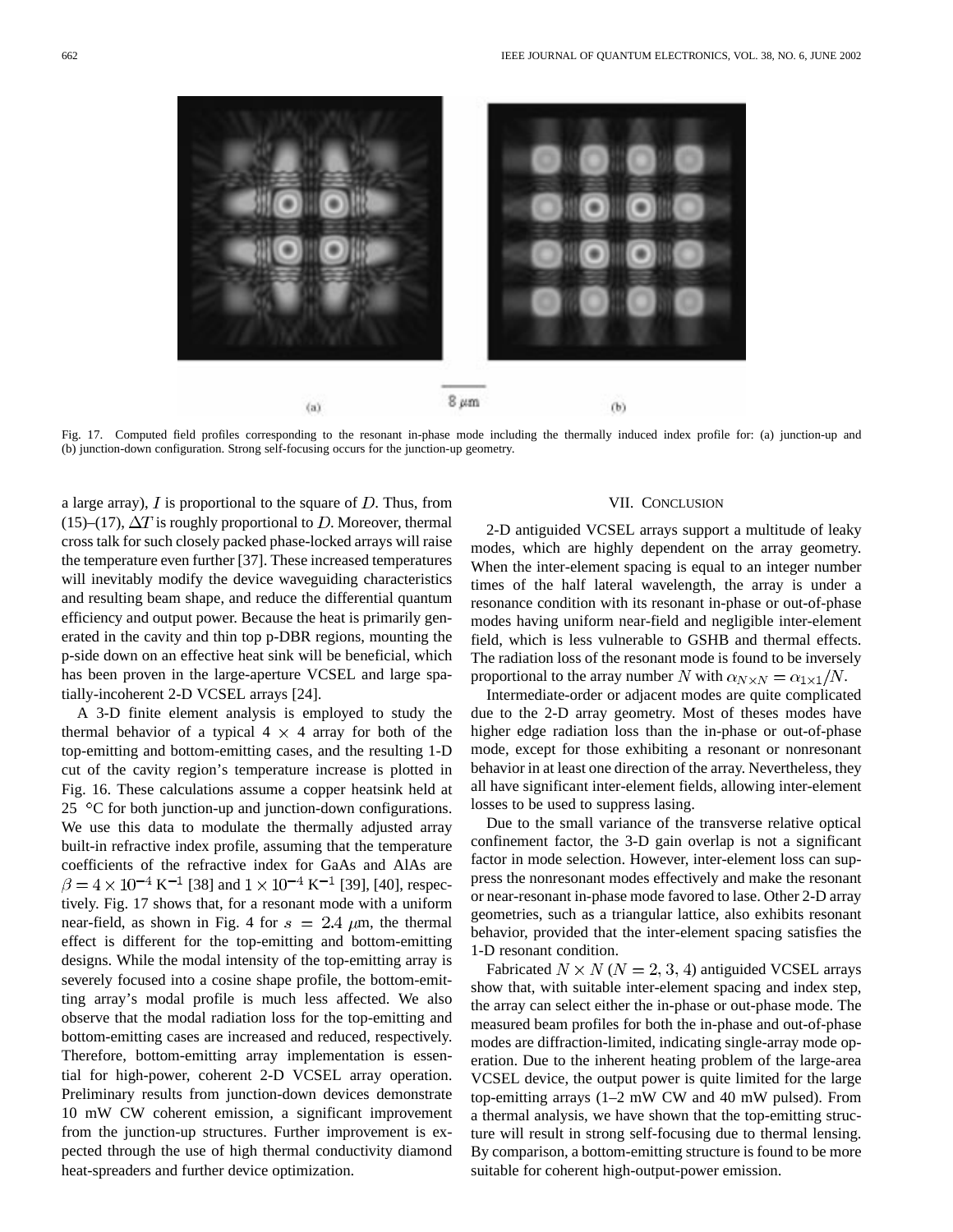#### **REFERENCES**

- [1] C. Jung, R. Jager, M. Grabherr, P. Schnitzer, R. Michalzik, B. Weigl, S. Muller, and K. J. Ebeling, "4.8 mW single mode oxide confined topsurface emitting vertical-cavity laser diodes," *Electron Lett.*, vol. 33, pp. 1790–1791, 1997.
- [2] S. W. Z. Mahmoud, U. J. Unold, W. Schmid, R. Jager, R. Michalzik, and K. J. Ebeling, "Analysis of longitudinal mode wave guiding in verticalcavity surface-emitting lasers with long monolithic cavity," *Appl. Phys. Lett.*, vol. 78, pp. 586–588, 2001.
- [3] J. P. Van Der Ziel, D. G. Deppe, N. Chand, G. J. Zydzik, and S. N. G. Chu, "Characteristics of single- and two-dimensional phase couples arrays of vertical cavity surface emitting GaAs–AlGaAs lasers," *IEEE J. Quantum Electron.*, vol. 26, pp. 1873–1881, 1990.
- [4] M. Orenstein, E. Kapon, N. G. Stoffel, J. P. Harbison, L. T. Florez, and J. Wullert, "Two-dimensional phase-locked arrays of vertical-cavity semiconductor lasers by mirror reflectivity modulation," *Appl. Phys. Lett.*, vol. 58, pp. 804–806, 1991.
- [5] R. A. Morgan, K. Kojima, T. Mullally, G. D. Guth, M. W. Focht, R. E. Leibenguth, and M. Asom, "High-power coherently coupled  $8 \times 8$ vertical cavity surface emitting laser array," *Appl. Phys. Lett.*, vol. 61, pp. 1160–1162, 1992.
- [6] P. L. Gourley, M. E. Warren, G. R. Hadley, G. A. Vawter, T. M. Brennan, and B. E. Hammons, "Coherent beams from high efficiency two-dimensional surface-emitting semiconductor laser arrays," *Appl. Phys. Lett.*, vol. 58, pp. 890–892, 1991.
- [7] D. Scifres, W. Streifer, and R. D. Burnham, "Experimental and analytic studies of coupled multiple stripe diode lasers," *IEEE J. Quantum Electron.*, vol. QE-15, pp. 917–922, 1979.
- [8] J. K. Butler, D. E. Ackley, and D. Botez, "Coupled-mode analysis of phase-locked injection laser arrays," *Appl. Phys. Lett.*, vol. 44, pp. 293–295, 1984.
- [9] E. Kapon, J. Katz, and A. Yariv, "Supermode analysis of phase-locked semiconductor laser arrays," *Opt. Lett.*, vol. 9, pp. 125–127, 1984.
- [10] M. E. Warren, P. L. Gourley, G. R. Hadley, G. A. Vawter, T. M. Brennan, B. E. Hammons, and K. L. Lear, "On-axis far-field emission from two-dimensional phase-locked vertical cavity surface-emitting laser arrays with an integrated phase-corrector," *Appl. Phys. Lett.*, vol. 61, pp. 1484–1486, 1992.
- [11] K.-L. Chen and S. Wang, "Spatial hole burning problems in evanescently coupled semiconductor laser arrays," *Appl. Phys. Lett.*, vol. 47, pp. 555–557, 1985.
- [12] R. A. Morgan and K. Kojima, "Optical characteristics of two-dimensional coherently coupled vertical cavity surface emitting laser arrays," *Opt. Lett.*, vol. 18, pp. 352–354, 1993.
- [13] D. E. Ackley and W. H. Engelmann, "High-power leaky-mode multiplestripe laser," *Appl. Phys. Lett.*, vol. 39, pp. 27–29, 1981.
- [14] D. Botez, M. Jansen, L. J. Mawst, G. Peterson, and T. J. Roth, "Wattrange, coherent, uniphase powers from phase-locked arrays of antiguided diode lasers," *Appl. Phys. Lett.*, vol. 58, pp. 2070–2072, 1991.
- [15] Y. A. Wu, G. S. Li, R. F. Nabiev, K. D. Choquette, C. Caneau, and C. J. Chang-Haisnain, "Single-mode, passive antiguide vertical cavity surface emitting laser," *IEEE J. Select. Topics Quantum Electron.*, vol. 1, pp. 629–637, 1995.
- [16] T. H. Oh, M. R. McDaniel, D. L. Huffaker, and D. G. Deppe, "Cavity-induced antiguiding in a selectively oxidized vertical-cavity surface-emitting laser," *IEEE Photon. Technol. Lett.*, vol. 10, pp. 12–14, 1998.
- [17] K. D. Choquette, G. R. Hadley, H. Q. Hou, K. M. Geib, and B. E. Hammons, "Leaky mode vertical cavity lasers using cavity resonance modification," *Electron Lett.*, vol. 34, pp. 991–992, 1998.
- [18] D. K. Serkland, K. D. Choquette, G. R. Hadley, K. M. Geib, and A. A. Allerman, "Two-element phased array of antiguided vertical-cavity lasers," *Appl. Phys. Lett.*, vol. 75, pp. 3754–3756, 1999.
- [19] D. Zhou and L. J. Mawst, "Two-dimensional phase-locked antiguided vertical-cavity surface-emitting laser arrays," *Appl. Phys. Lett.*, vol. 77, pp. 2307–2309, 2000.
- [20] D. Zhou and L. J. Mawst, "Simplified-antiresonant reflecting optical waveguide-type vertical-cavity surface-emitting lasers," *Appl. Phys. Lett.*, vol. 76, pp. 1659–1671, 2000.
- [21] D. Botez, L. J. Mawst, and G. Peterson, "Resonant leaky-wave coupling in linear arrays of antiguides," *Electron Lett.*, vol. 24, pp. 1328–1330, 1988.
- [22] D. Botez, L. J. Mawst, G. Peterson, and T. J. Roth, "Resonant optical transmission and coupling in phase-locked diode-laser arrays of antiguides: The resonant-optical-waveguide array," *Appl. Phys. Lett.*, vol. 54, pp. 2183–2185, 1989.
- [23] G. R. Hadley, "Index-guided arrays with large index step," *Opt. Lett.*, vol. 14, pp. 308–310, 1989.
- [24] M. Grabherr, M. Miller, R. Jager, R. Michalzik, U. Martin, H. J. Unold, and K. J. Ebeling, "High-power VCSEL's: Single devices and densely packed 2-D-arrays," *IEEE J. Select. Topics Quantum Electron.*, vol. 5, pp. 495–502, 1999.
- [25] G. R. Hadley, "Effective index model for vertical-cavity surface-emitting lasers," *Opt. Lett.*, vol. 20, pp. 1483–1485, 1995.
- [26] D. Botez, L. J. Mawst, G. L. Peterson, and T. J. Roth, "Phase-locked arrays of antiguidess: Modal content and discrimination," *IEEE J. Quantum Electron.*, vol. 26, pp. 482–495, 1990.
- [27] P. Yeh, *Optical Waves in Layered Media*. New York: Wiley, 1988, pp. 87–88.
- [28] R. F. Nabiev and D. Botez, "Comprehensive above-threshold analysis of antiguided diode laser arrays," *IEEE J. Select. Topics Quantum Electron.*, vol. 1, pp. 138–149, 1995.
- [29] D. Botez, P. Hayashida, L. J. Mawst, T. J. Roth, and G. Peterson, "Diffraction-limited in-phase-mode operation from uniform arrays of antiguides with enhanced interelement loss," *Electron Lett.*, vol. 25, pp. 1282–1284, 1989.
- [30] G. R. Hadley, "Two-dimensional waveguide modeling of leaky-mode arrays," *Opt. Lett.*, vol. 14, pp. 859–861, 1989.
- [31] L. J. Mawst, D. Botez, T. R. Roth, W. W. Simmons, G. Peterson, M. Jansen, J. Z. Wilcox, and J. J. Yang, "Phase-locked array of antiguided lasers with monolithic spatial filter," *Electron Lett.*, vol. 25, pp. 365–366, 1989.
- [32] J. Z. Wilcox, W. W. Simmons, D. Botez, M. Jansen, L. J. Mawst, G. Peterson, T. J. Wilcox, and J. J. Yang, "Design considerations for diffraction coupled arrays with monolithically integrated self-imaging cavities," *Appl. Phys. Lett.*, vol. 54, pp. 1848–1850, 1989.
- [33] R. W. Engelmann and D. Kerps, "Leaky modes in active three-layer slab waveguides," *Proc. Inst. Elect. Eng.*, pt. I, vol. 127, pp. 330–336, 1980.
- [34] S. W. Corzine, R. S. Geels, J. W. Scott, R. Yan, and L. A. Coldren, "Design of Fabry–Perot surface-emitting lasers with a periodic gain structure," *IEEE J. Quantum Electron.*, vol. 25, pp. 1513–1524, 1989.
- [35] D. Zhou, A. Napartovich, N. N. Elkin, D. V. Vysotsky, and L. J. Mawst, "Modal characteristics of 2-D antiguided VCSEL arrays," in *Proc. Photonic West 2002, Vertical Cavity Surface Emitting Lasers VI (Conf. 4649)*, vol. 35, San Jose, CA, Jan. 2002, pp. 168–178.
- [36] L. A. Coldren and S. W. Corzine, *Diode Lasers and Photonic Integrated Circuits*. New York: Wiley, 1995, p. 56.
- [37] M. Osinski and W. Nakwaski, "Thermal analysis of closely-packed twodimensional etched-well surface-emitting laser arrays," *IEEE J. Select. Topics Quantum Electron.*, vol. 1, pp. 681–696, 1995.
- [38] H. C. Casey and M. B. Panish, *Heterostructure Lasers*. New York: Academic, 1978, pt. A, p. 31.
- [39] H. G. Grimmeiss and B. Monemar, "Temperature dependence of the refractive index of AlAs and AlP," *Phys. Stat. Sol., (a)*, vol. 5, pp. 109–114, 1971.
- [40] B. Jensen and W. D. Jensen, "The refractive index near the fundamental absorption edge in  $\text{Al}_x\text{Ga}_{1-x}$  As tenary compound semiconductors," *IEEE J. Quantum Electron.*, vol. 27, pp. 40–45, 1991.
- [41] J. K. Butler, D. E. Ackley, and D. Botez, "Coupled-mode analysis of phase-locked injection laser arrays," *Appl. Phys. Lett.*, vol. 44, p. 935, 1984.
- [42] E. Kapon, J. Katz, and A. Yariv, "Supermode analysis of phase-locked semiconductor laser arrays," *Opt. Lett.*, vol. 9, p. 318, 1984.

**Delai Zhou** (M'01) was born in Shenyang, China, in 1975. He received the B.S. degree in nuclear physics from Peking University, Beijing, China, in 1995 and the M.S.E.E. degree in 1998 from the University of Wisconsin-Madison, where he is currently working toward the Ph.D. degree in the area of photonics. His dissertation research focuses on the development of high-power single-mode VC-SELs and 2-D phase-locked VCSEL arrays utilizing the antiguided structures.

In 1996, he joined the Department of Electrical and Computer Engineering of the University of Wisconsin-Madison, where he is currently a Research Assistant in the Reed Center for Photonics.